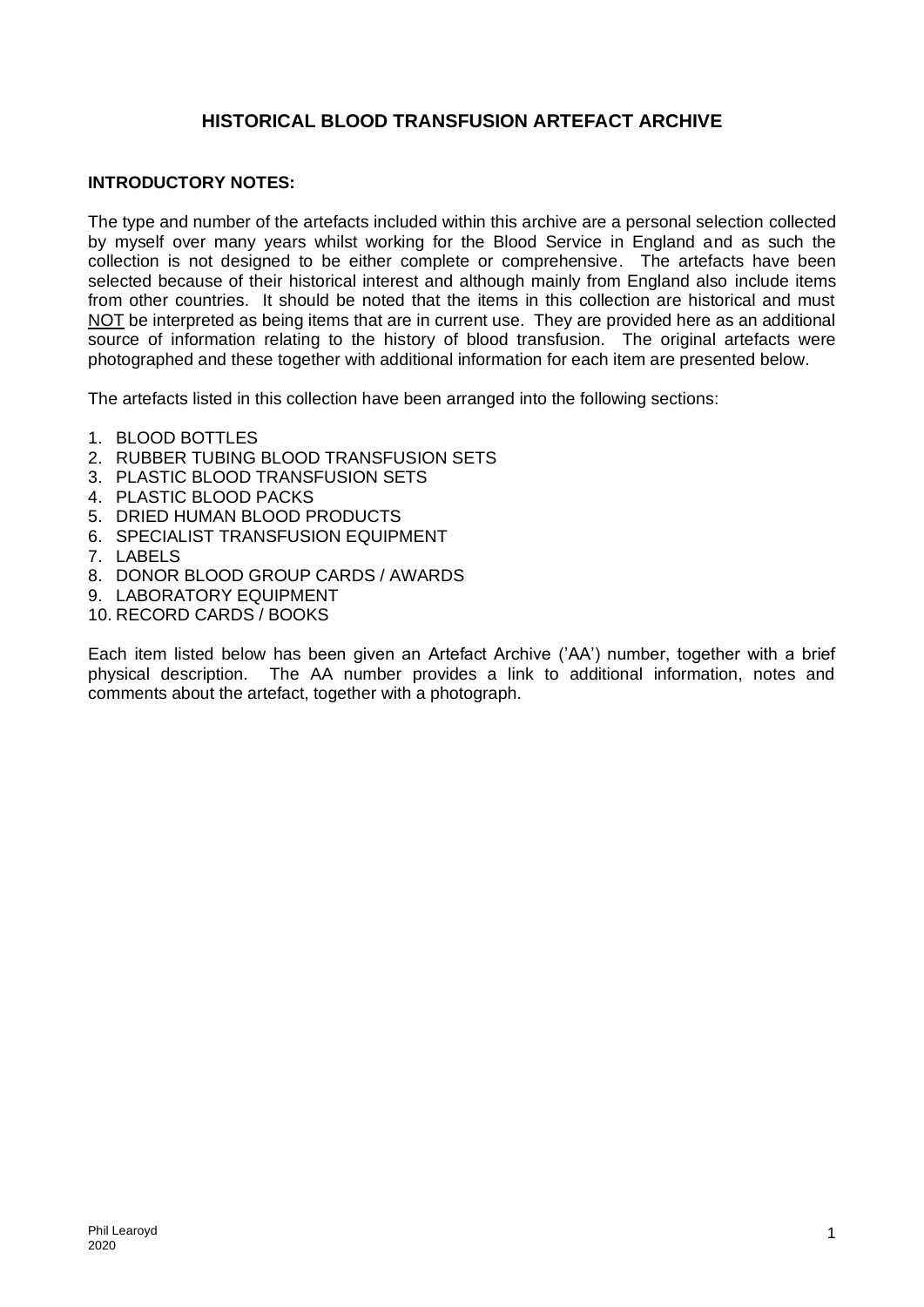## **1. BLOOD BOTTLES**

ARCHIVE NUMBER: **[AA-001](https://0d66353c-bff7-45fe-afa9-096c14d0e52b.filesusr.com/ugd/9e7bfc_703f75eac8a7489bbf70fe2d007939ce.pdf)** NAME: 540cc ORIGINAL STYLE MEDICAL RESEARCH COUNCIL (MRC) GLASS BLOOD BOTTLE

DESCRIPTION: An empty glass blood bottle. Blank metal cap fitted. No labels.

ARCHIVE NUMBER: **[AA-002](https://0d66353c-bff7-45fe-afa9-096c14d0e52b.filesusr.com/ugd/9e7bfc_da4ed9c8215f43949363cd3a493404ab.pdf)** NAME: 540cc ORIGINAL STYLE MEDICAL RESEARCH COUNCIL (MRC) GLASS BLOOD BOTTLE DESCRIPTION: An empty glass blood bottle. Blank metal cap fitted. No labels. Original

metal 'hanging strap' around the bottom of the bottle.

ARCHIVE NUMBER: **[AA-003](https://0d66353c-bff7-45fe-afa9-096c14d0e52b.filesusr.com/ugd/9e7bfc_671c24eeec8144ab964cf34db2aa2644.pdf)** NAME: 550ml GLASS MEDICAL RESEARCH COUNCIL (MRC) BLOOD BOTTLE DESCRIPTION: An empty glass blood bottle with an Acid Citrate Dextrose label and a (blank) O Positive blood group label attached; together with sample ('bijou') bottle in a metal collar. A 9-inch metal airway needle with small piece of rubber tubing is through the rubber bung,

ARCHIVE NUMBER: **[AA-004](https://0d66353c-bff7-45fe-afa9-096c14d0e52b.filesusr.com/ugd/9e7bfc_7a9eeedadf2d44b6bb215f43c52fea84.pdf)** NAME: 550ml GLASS MEDICAL RESEARCH COUNCIL (MRC) BLOOD BOTTLE DESCRIPTION: An empty glass blood bottle with a STERILE label (red writing) attached. Metal screw cap with single centre hole – rubber bung underneath.

ARCHIVE NUMBER: **[AA-005](https://0d66353c-bff7-45fe-afa9-096c14d0e52b.filesusr.com/ugd/9e7bfc_a88c409fce4a4b32a8a1e54f9f4d4626.pdf)** NAME: 550ml GLASS MEDICAL RESEARCH COUNCIL (MRC) BLOOD BOTTLE DESCRIPTION: An empty glass blood bottle – no labels. Metal screw cap with single centre hole – rubber bung underneath.

ARCHIVE NUMBER: **[AA-006](https://0d66353c-bff7-45fe-afa9-096c14d0e52b.filesusr.com/ugd/9e7bfc_00e6dd488ff44593b1454de73ced5cc2.pdf)** NAME: 550ml GLASS MEDICAL RESEARCH COUNCIL (MRC) BLOOD BOTTLE DESCRIPTION: An empty glass blood bottle with STERILE label (red writing) attached. Metal screw cap with single centre hole – rubber bung underneath, together with a sample ('bijou') bottle in a metal collar.

ARCHIVE NUMBER: **[AA-007](https://0d66353c-bff7-45fe-afa9-096c14d0e52b.filesusr.com/ugd/9e7bfc_cdfb85349f804e35b17dfd9125fd8782.pdf)** NAME: 550ml GLASS MEDICAL RESEARCH COUNCIL (MRC) BLOOD BOTTLE DESCRIPTION: A glass blood bottle with an Acid Citrate Dextrose label attached. Metal screw cap with a single central hole – rubber bung underneath, together with a sample ('bijou') bottle in a metal collar. Anticoagulant is present in the blood bottle and sample bottle.

ARCHIVE NUMBER: **[AA-008](https://0d66353c-bff7-45fe-afa9-096c14d0e52b.filesusr.com/ugd/9e7bfc_63b1c89f1cb140348af4ea6ac6e2d750.pdf)** NAME: 550ml GLASS MEDICAL RESEARCH COUNCIL (MRC) BLOOD BOTTLE DESCRIPTION: A glass blood bottle with an Acid Citrate Dextrose label attached – metal cap with central hole covering a rubber bung.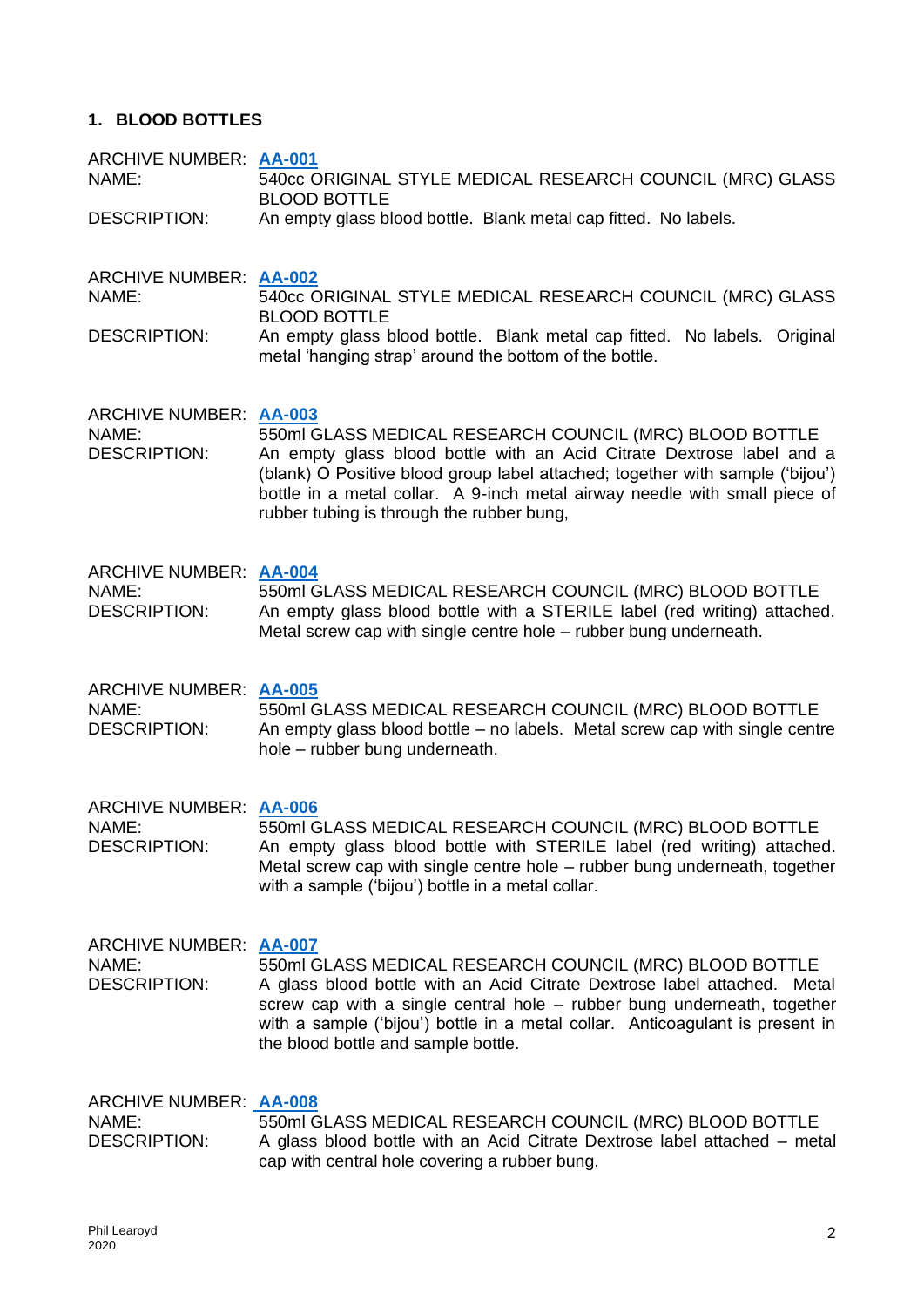## **2. RUBBER TUBING BLOOD TRANSFUSION SETS**

ARCHIVE NUMBER: **[AA-009](https://0d66353c-bff7-45fe-afa9-096c14d0e52b.filesusr.com/ugd/9e7bfc_31177309c32a419d8abbab76b0d83982.pdf)** NAME: RUBBER TUBING BLOOD TRANSFUSION ADMINISTRATION SET DESCRIPTION: Cellophane (damaged) wrapped rubber tubing blood transfusion administration set with integral metal needles (in glass tubes) and knitted cotton filter [incorporated into the glass drip chamber] together with 9-inch airway needle and an instruction notice.

ARCHIVE NUMBER: **[AA-010](https://0d66353c-bff7-45fe-afa9-096c14d0e52b.filesusr.com/ugd/9e7bfc_27a04839eda04cc7964d0e5f5a4ed13d.pdf)** NAME: RUBBER TUBING BLOOD TRANSFUSION ADMINISTRATION SET IN A GOLD TIN

DESCRIPTION: Rubber tubing blood transfusion administration set in a gold tin (approx. 26 x 11 x 5 cm), comprising rubber tubing, integral needles (including paperwrapped 9-inch airway needle), glass Y-piece and rubber bung with bottle fitting knitted cotton sieve protected by a glass tube.

ARCHIVE NUMBER: **[AA-011](https://0d66353c-bff7-45fe-afa9-096c14d0e52b.filesusr.com/ugd/9e7bfc_22731ffbca9f49d0b3f894da6ca5d945.pdf)** NAME: SEALED GOLD TIN LABELLED STERILE GIVING APPARATUS DESCRIPTION: A gold tin (approx. 26 x 11 x 5 cm) sealed with tape and a wax pressed seal. Label on the lid states STERILE GIVING APPARATUS, dated 30 OCT 1958.

ARCHIVE NUMBER: **[AA-012](https://0d66353c-bff7-45fe-afa9-096c14d0e52b.filesusr.com/ugd/9e7bfc_2c9e5866e8a846c98492e4dced22fe88.pdf)** NAME: RUBBER TUBING BLOOD TRANSFUSION ADMINISTRATION SET DESCRIPTION: Rubber tubing administration set without a needle – knitted cotton filter fitted around a 9-inch glass airway tube through a rubber blood bottle bung. Incorporates a glass drip chamber and metal clamp.

ARCHIVE NUMBER: **[AA-013](https://0d66353c-bff7-45fe-afa9-096c14d0e52b.filesusr.com/ugd/9e7bfc_34955b286d81484f94d8090bd1e12d51.pdf)** NAME: RUBBER TUBING ADMINISTRATION SET ('STERILE GIVING APPARATUS') IN A GOLD TIN

DESCRIPTION: A gold tin (approx. 26 x 11 x 5 cm) with two labels on the lid containing a rubber tubing blood transfusion administration (giving) set joined with metal connectors, a 9-inch airway needle (wrapped in paper) and a glass chamber containing a knitted cotton filter with attached needle.

ARCHIVE NUMBER: **[AA-014](https://0d66353c-bff7-45fe-afa9-096c14d0e52b.filesusr.com/ugd/9e7bfc_b787a022c1bd4274844c8a205c93f647.pdf)** NAME: RUBBER TUBING BLOOD ADMINISTRATION SET IN A GOLD TIN DESCRIPTION: A gold tin (approx. 26 x 11 x 5 cm) containing a rubber tubing administration set joined by metal connectors that incorporates a glass drip chamber, attached needle and a glass 9-inch airway tube through a rubber bung that has a metal gauze filter sleeve.

ARCHIVE NUMBER: **[AA-015](https://0d66353c-bff7-45fe-afa9-096c14d0e52b.filesusr.com/ugd/9e7bfc_8b9a36804d034ab7ab17ad925b69b9f5.pdf)** NAME: RUBBER TUBING BLOOD ADMINISTRATION SET IN A GOLD TIN DESCRIPTION: A gold tin (approx. 26 x 11 x 5 cm) containing a rubber tubing administration set joined by metal connectors that incorporates a glass drip chamber,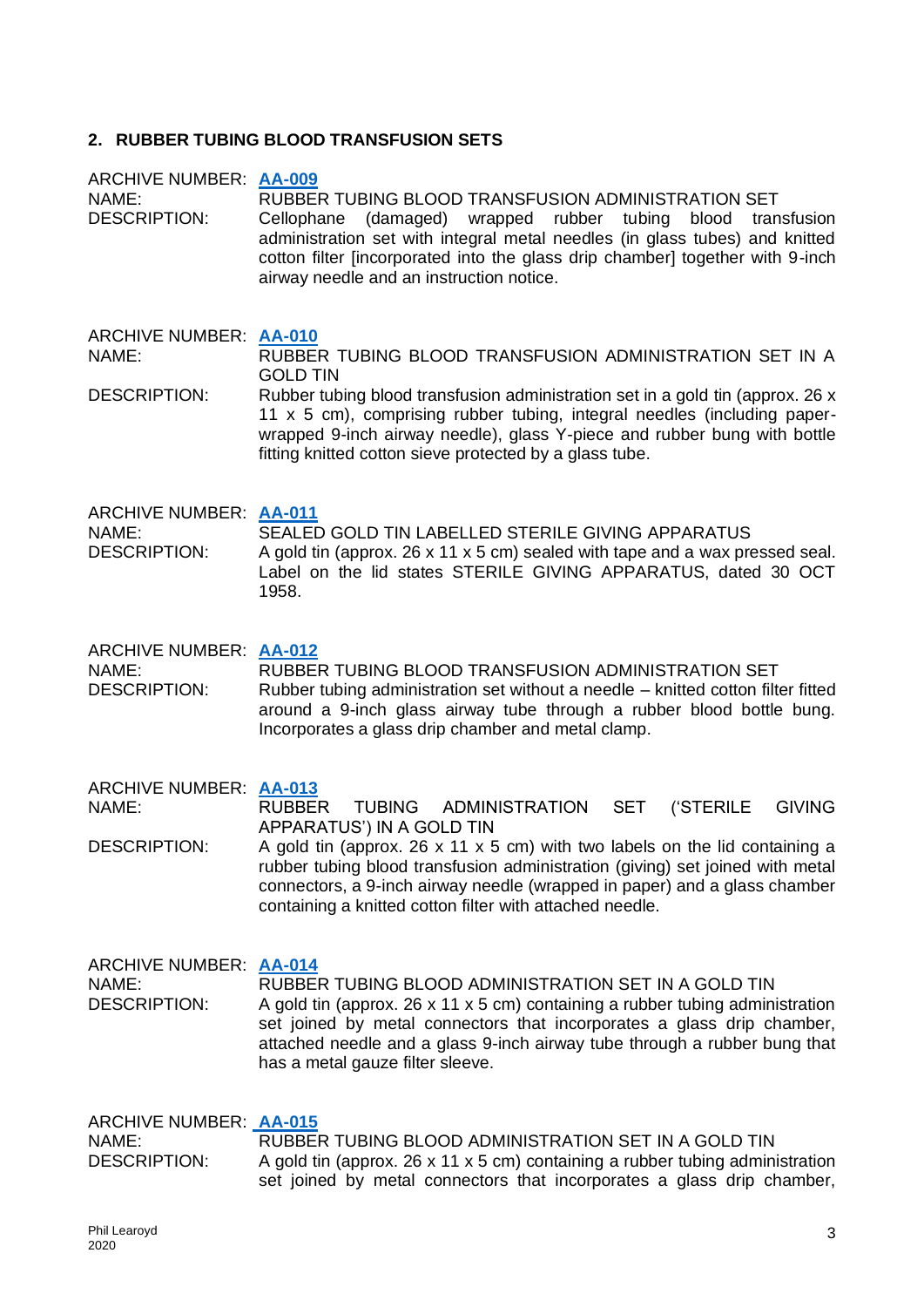attached needle and a glass 9-inch airway tube through a rubber bung that has a knitted cotton filter sleeve.

ARCHIVE NUMBER: **[AA-016](https://0d66353c-bff7-45fe-afa9-096c14d0e52b.filesusr.com/ugd/9e7bfc_c3ae7f6b8b9347fea638c2e7b91ece77.pdf)** NAME: RUBBER TUBING BLOOD COLLECTION SET IN A GOLD TIN DESCRIPTION: A gold tin (approx. 26 x 11 x 5 cm) containing a rubber tubing blood donation set comprising a length of rubber tubing that incorporates a length of glass tubing, a needle at one end and a rubber bung at the other that includes a short airway.

## **3. PLASTIC BLOOD TRANSFUSION SETS**

ARCHIVE NUMBER: **[AA-017](https://0d66353c-bff7-45fe-afa9-096c14d0e52b.filesusr.com/ugd/9e7bfc_bbfce3c1cde248c496c72c4b40014757.pdf)**

NAME: PLASTIC ADMINISTRATION SET FOR BLOOD AND BLOOD DERIVATIVES - BAXTER

DESCRIPTION: Plastic blood administration set for blood and blood derivatives contained in a cardboard box container (opened) – produced by Baxter Division, Travenol Laboratories Ltd.

#### ARCHIVE NUMBER: **[AA-018](https://0d66353c-bff7-45fe-afa9-096c14d0e52b.filesusr.com/ugd/9e7bfc_d862ff83b07b4e84a201d5c90701c716.pdf)**

NAME: STERILE BLOOD ADMINISTRATION SET FOR BLOOD OR BLOOD COMPONENTS - BAXTER

DESCRIPTION: Sealed half clear plastic / half paper bag containing a sterile blood administration set for blood or blood components with luer-lock adaptor. Blue writing on white paper side of the package includes information for use together with explanatory diagrams.

ARCHIVE NUMBER: **[AA-019](https://0d66353c-bff7-45fe-afa9-096c14d0e52b.filesusr.com/ugd/9e7bfc_71e55dc37c3e4d249f54a62d5e4906d1.pdf)**

NAME: PLASTIC BLOOD RECIPIENT SET – INDIRECT TRANSFUSION (IN A CARDBOARD BOX)

DESCRIPTION: A plastic blood recipient set for indirect transfusion from a blood bottle or plastic blood bag, contained within a cardboard box (opened / some damage). Described as being 'Disposable Type – Field', manufactured by: Burron Medical Products Inc. Bethlehem, Pennsylvania.

ARCHIVE NUMBER: **[AA-020](https://0d66353c-bff7-45fe-afa9-096c14d0e52b.filesusr.com/ugd/9e7bfc_129de51b4dec40dcb4da11241440834b.pdf)** PLASTIC BLOOD ADMINISTRATION SET (TYPE OA-53 - BAXTER) IN A CARDBOARD BOX DESCRIPTION: A cardboard box (approx. 38 x 9 x 3 cm) – opened at one end, containing a plastic 'Blood Administration Set' with needle assembly. Produced by Baxter Laboratories Ltd. Thetford, Norfolk.

## **4. PLASTIC BLOOD PACKS**

ARCHIVE NUMBER: **[AA-021](https://0d66353c-bff7-45fe-afa9-096c14d0e52b.filesusr.com/ugd/9e7bfc_ab0b9c90749d4479bbeac87b4afc40d4.pdf)** NAME: UNOPENED CAN OF GA-25 DOUBLE BLOOD PACKS – 450 ml. ACD. FENWAL LABORATORIES DESCRIPTION: Metal ring-pull type can containing GA-25 Double Blood-Pack (2 units) integral pilot tube 450 ml. ACD. Blue / white writing. Produced by Fenwal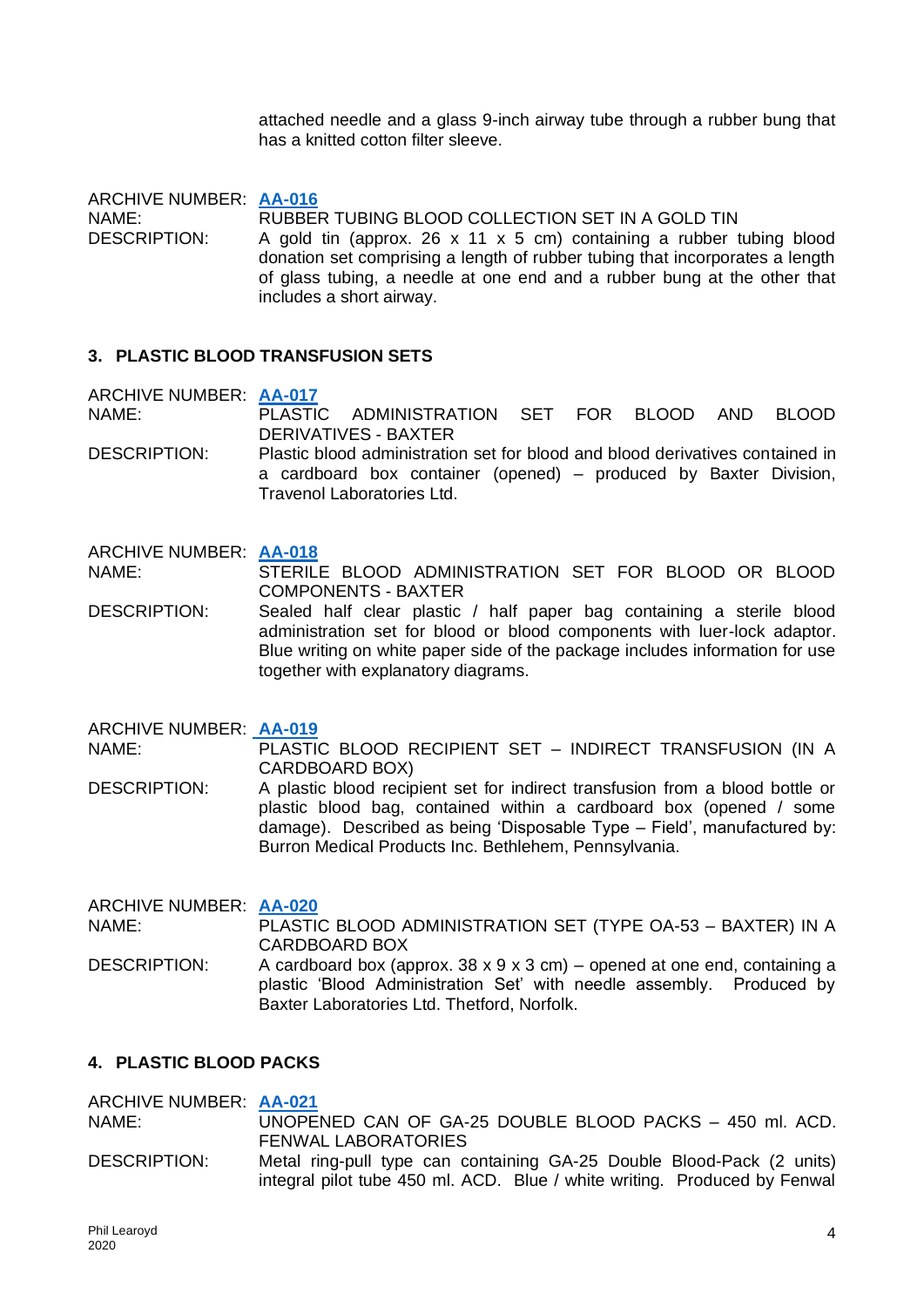Laboratories, Division of Travenol Laboratories, Inc., Morton Grove, Illinois 60053.

ARCHIVE NUMBER: **[AA-022](https://0d66353c-bff7-45fe-afa9-096c14d0e52b.filesusr.com/ugd/9e7bfc_4e4bc46b86a14e1aa632ad12bb8c4e7c.pdf)**

NAME: UNOPENED CAN OF JA-2C BLOOD PACKS – 500 ml. ACD. BAXTER LABORATORIES

DESCRIPTION: Unopened metal can (blue and white half colour with white and blue writing) containing four ACD 500 ml JA-2C plastic Fenwal Blood Packs produced by Baxter Laboratories Limited, Thetford, Norfolk.

ARCHIVE NUMBER: **[AA-023](https://0d66353c-bff7-45fe-afa9-096c14d0e52b.filesusr.com/ugd/9e7bfc_f1dedeb353be4acc951cad1805c4b6c7.pdf)** NAME: OPENED CAN OF F-2278 BLOOD PACKS – 420 ml. ACD. FENWAL LABORATORIES

DESCRIPTION: Opened metal can (blue and white half colour with white and blue writing) containing five ACD 420 ml F-2278 type plastic Fenwal Blood Packs (in a plastic bag) produced by Travenol Laboratories Ltd, Thetford, Norfolk, England.

ARCHIVE NUMBER: **[AA-024](https://0d66353c-bff7-45fe-afa9-096c14d0e52b.filesusr.com/ugd/9e7bfc_5270f4cdc5eb419f952019c3f359e0b6.pdf)** NAME: BIOPACK P BLOOD BAG ACD 450 ml – BIOTEST (SEALED) DESCRIPTION: A 'Biopack P Blood Bag ACD 450ml' sealed within an unopened clear plastic (tear-down) pack – blood pack visible inside. Produced by Biotest-Serum-Institut GmbH – Frankfurt/M – Fed. Rep. Germany.

ARCHIVE NUMBER: **[AA-025](https://0d66353c-bff7-45fe-afa9-096c14d0e52b.filesusr.com/ugd/9e7bfc_951e76cb3d414529a672347a3407cce8.pdf)**

NAME: OPENED CAN CONTAINING DOUBLE BLOOD BAG SYSTEM. TERUMO LABORATORIES

DESCRIPTION: An opened metal can (covered with a plastic lid), labelled 'Double Blood Bag System' 450ml with Acid Citrate Dextrose Formula "A" anticoagulant (3 units) made by Jintan Terumo Co. Ltd, Tokyo, Japan.

ARCHIVE NUMBER: **[AA-026](https://0d66353c-bff7-45fe-afa9-096c14d0e52b.filesusr.com/ugd/9e7bfc_4066ef6fb390412fa0f7a64b9f88b298.pdf)** NAME: UNOPENED CAN OF DOUBLE BLOOD-PACK UNITS – 500 ml. ACD. FENWAL LABORATORIES

DESCRIPTION: Unopened metal can (blue and white half colour with white and blue writing) with ring-pull tab lid opening, containing three Double Blood-Pack 500 ml. ACD. Produced by Fenwal Laboratories, Division of Travenol Laboratories Ltd, Thetford, Norfolk, England.

ARCHIVE NUMBER: **[AA-027](https://0d66353c-bff7-45fe-afa9-096c14d0e52b.filesusr.com/ugd/9e7bfc_21a15d5752134ba788b3a87fe573ce44.pdf)** NAME: OPENED PACK OF CPDA-1 SINGLE BLOOD-PACK UNITS (IN SILVER WRAPPING) – BAXTER FENWAL DESCRIPTION: Nine individually wrapped Baxter CPDA-1 Single Blood-Pack units contained within a silver over-wrapping bag previously 'sealed' with tape that has a hand written notes: 'Opened: 15-2-99 and Exp: 16-4-99' and 'To Stores from HBM (Date Expired)'

## **5. DRIED HUMAN BLOOD PRODUCTS**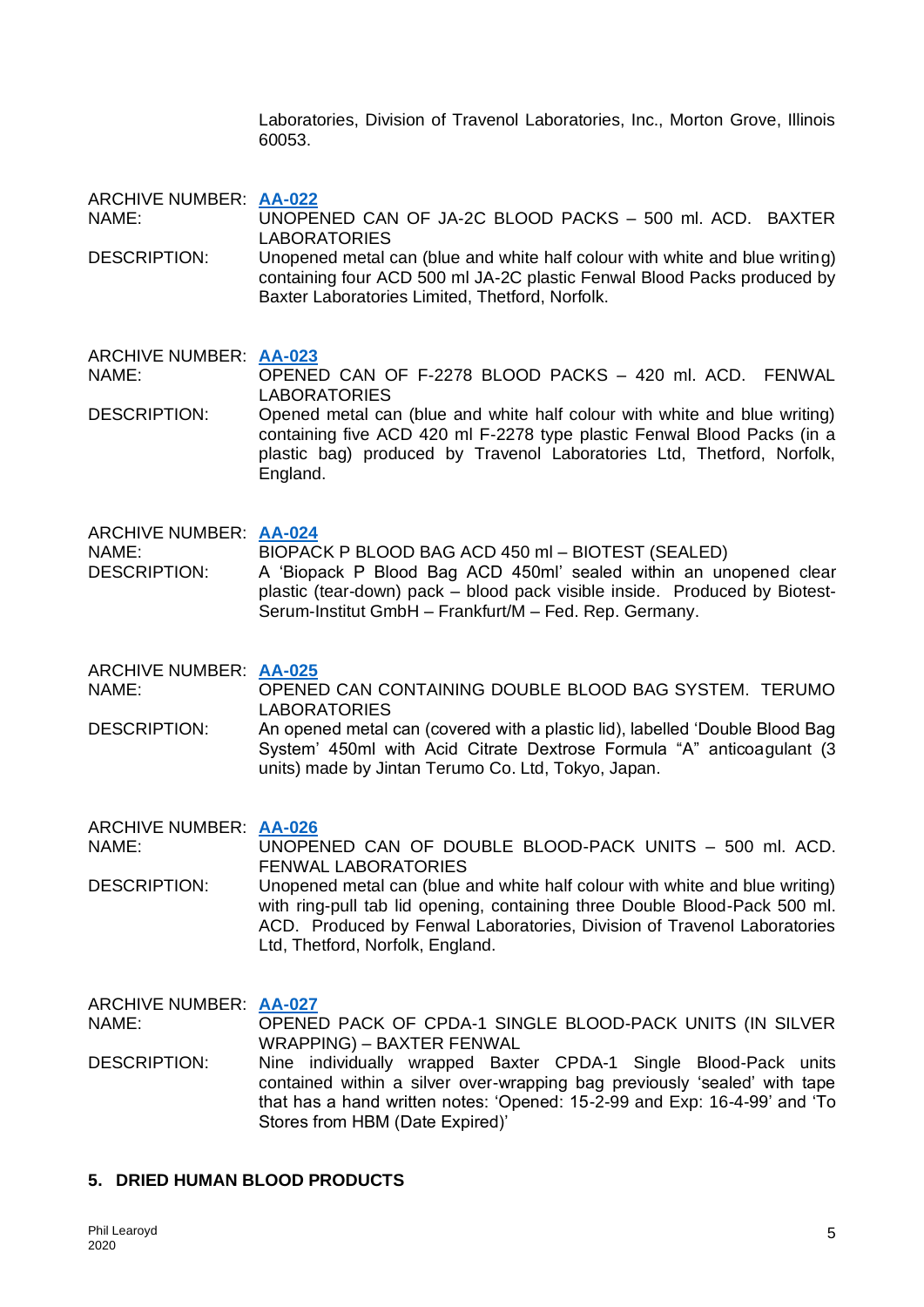### ARCHIVE NUMBER: **[AA-028](https://0d66353c-bff7-45fe-afa9-096c14d0e52b.filesusr.com/ugd/9e7bfc_57514fe4ff02461aaaaed2ed67f820eb.pdf)**

NAME: A BOTTLE OF DRIED POOLED HUMAN PLASMA FOR TRANSFUSION DESCRIPTION: A 540 ml 'original style' Medical Research Council glass bottle of Dried Human Plasma; i.e. dried solids from 400 c.c. of pooled citrated plasma. The label is over-stamped: UNFILTERED. Some old cellotape remains around the metal cap.

ARCHIVE NUMBER: **[AA-029](https://0d66353c-bff7-45fe-afa9-096c14d0e52b.filesusr.com/ugd/9e7bfc_3d26cc975f864df8aff3b77e6cc1f075.pdf)** NAME: A BOTTLE OF DRIED POOLED HUMAN PLASMA (B.P.) DESCRIPTION: A 550ml Medical Research Council glass bottle of Dried Human Plasma produced by the Scottish National Blood Transfusion Service. The metal cap has a white plastic cover. A white label provides relevant product information.

## ARCHIVE NUMBER: **[AA-030](https://0d66353c-bff7-45fe-afa9-096c14d0e52b.filesusr.com/ugd/9e7bfc_c0c528059c8b4f9c9899566e371e3c9b.pdf)**

NAME: A BOTTLE OF DRIED POOLED HUMAN PLASMA FOR TRANSFUSION DESCRIPTION: A 550ml Medical Research Council glass bottle of Dried Human Plasma with silver metal cap cover and white label. Stated to have been 'Prepared and Issued on behalf of the Department of Health & Social Security by the Blood Products Laboratory, Lister Institute, Elstree, Herts.'

## ARCHIVE NUMBER: **[AA-031](https://0d66353c-bff7-45fe-afa9-096c14d0e52b.filesusr.com/ugd/9e7bfc_0cc8551916c24b77a413cd4d844f2c01.pdf)**

NAME: A BOTTLE OF DRIED POOLED HUMAN PLASMA FOR TRANSFUSION DESCRIPTION: A 540 ml 'original style' Medical Research Council glass bottle of Dried Human Plasma (with original metal 'hanging strap'). The label is damaged and only partly readable. The metal cap has some red plastic tape over the cap holes and around the cap-bottle closure.

ARCHIVE NUMBER: **[AA-032](https://0d66353c-bff7-45fe-afa9-096c14d0e52b.filesusr.com/ugd/9e7bfc_feee86c87d4f47508d2c3732cdb52ec4.pdf)**

U.S.A.

NAME: A BOTTLE OF DRIED HUMAN PLASMA, STERILE WATER AND GIVING SET IN A CARDBOARD BOX - DUBLIN

DESCRIPTION: A 400ml bottle of Dried Human Plasma (small pool) with a plastic hanging collar and a 400ml bottle of sterile distilled water in a carry box (approx. 45 x 12 x 10 cm) together with a boxed Travenol plastic administration set and printed instruction sheet.

ARCHIVE NUMBER: **[AA-033](https://0d66353c-bff7-45fe-afa9-096c14d0e52b.filesusr.com/ugd/9e7bfc_2c225527acee4820a73f9914749f073d.pdf)** NAME: A BOTTLE OF DESICCATED NORMAL HUMAN PLASMA IN A SEALED METAL CAN – ELI LILLY AND Co. DESCRIPTION: A sealed gold-coloured metal can with black writing – stated to contain a bottle of Desiccated Normal Human Plasma and a bottle of water (the can is damaged but unopened) – produced by Eli Lilly and Company, Indianapolis,

| <b>ARCHIVE NUMBER: AA-034</b> |                                                                                                                                                      |
|-------------------------------|------------------------------------------------------------------------------------------------------------------------------------------------------|
| NAME:                         | A BOTTLE OF DRIED HUMAN ALBUMIN FOR TRANSFUSION                                                                                                      |
| <b>DESCRIPTION:</b>           | A 550ml Medical Research Council glass bottle of 'Salt-Poor Dried Human<br>Albumin for Transfusion' with a silver metal cap cover and green coloured |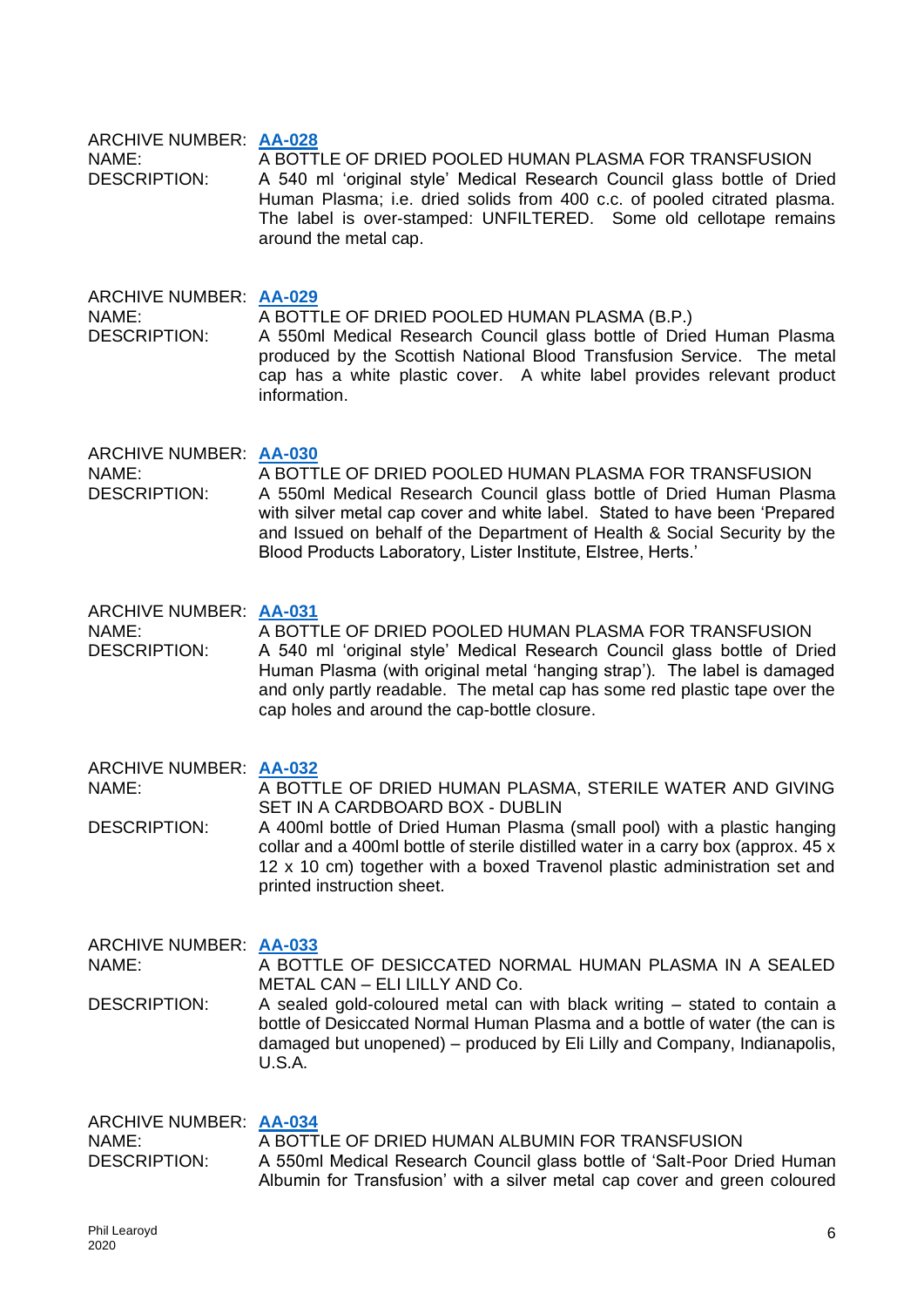label. Prepared and issued by the Blood Products Laboratory, Lister Institute, Elstree, Herts.

ARCHIVE NUMBER: **[AA-035](https://0d66353c-bff7-45fe-afa9-096c14d0e52b.filesusr.com/ugd/9e7bfc_66e6161576b444e9b7cd6256487853e3.pdf)** NAME: A BOTTLE OF DRIED HUMAN ALBUMIN FOR TRANSFUSION DESCRIPTION: A 550ml Medical Research Council glass bottle of 'Dried Human Albumin for Transfusion with a silver metal cap cover and white label. Prepared and issued by the Blood Products Laboratory, Lister Institute, Elstree, Herts.

ARCHIVE NUMBER: **[AA-036](https://0d66353c-bff7-45fe-afa9-096c14d0e52b.filesusr.com/ugd/9e7bfc_7a5cb10037aa4d02aa1ca3a28f75d84c.pdf)** NAME: A BOTTLE OF DRIED HUMAN FIBRINOGEN FOR TRANSFUSION DESCRIPTION: A 300ml Medical Research Council glass bottle of 'Dried Human Fibrinogen for Transfusion' with a silver metal cap cover and green coloured label. Prepared and issued by the Blood Products Laboratory, Lister Institute, Elstree, Herts.

ARCHIVE NUMBER: **[AA-037](https://0d66353c-bff7-45fe-afa9-096c14d0e52b.filesusr.com/ugd/9e7bfc_fa4a3851d20749b7b26022413d50f01f.pdf)** NAME: A BOTTLE OF DRIED HUMAN SERUM DESCRIPTION: A medical-flat style glass bottle of dried human serum with a metal cap (two small holes). Two labels attached – a large label with the product information / details and a small label (on reverse side of bottle) hand written 'Dried Human Serum'.

ARCHIVE NUMBER: **[AA-038](https://0d66353c-bff7-45fe-afa9-096c14d0e52b.filesusr.com/ugd/9e7bfc_4e2d3c97dd6742789597daccbb912c4f.pdf)** NAME: A BOTTLE OF NORMAL HUMAN SERUM IN A METAL CAN DESCRIPTION: A metal can that contains a rubber capped glass bottle containing 'Normal Human Serum (Pooled and Dried) – prepared by Connaught Laboratories, University of Toronto, Toronto, Canada. The metal can also contains a product insert sheet.

ARCHIVE NUMBER: **[AA-039](https://0d66353c-bff7-45fe-afa9-096c14d0e52b.filesusr.com/ugd/9e7bfc_74c5d9c08b934edcbe2a1a25c4133638.pdf)** NAME: A BOTTLE OF STERILE DISTILLED WATER DESCRIPTION: A 540 ml 'original style' Medical Research Council glass blood bottle containing 400ml of Sterile Distilled Water with a single white label. The metal cap has a single central hole covering a rubber bung.

ARCHIVE NUMBER: **[AA-040](https://0d66353c-bff7-45fe-afa9-096c14d0e52b.filesusr.com/ugd/9e7bfc_d9238dcedd8a4a519f17f99e15486071.pdf)** NAME: A BOTTLE OF STERILE DISTILLED WATER DESCRIPTION: A 550ml Medical Research Council type glass blood bottle containing 400ml of sterile distilled water. Single white bottle label. The bottle cap is covered with white plastic sealant that is over-covered with white label held in place by cellotape.

## **6. SPECIALIST TRANSFUSION EQUIPMENT**

#### ARCHIVE NUMBER: **[AA-041](https://0d66353c-bff7-45fe-afa9-096c14d0e52b.filesusr.com/ugd/9e7bfc_21cb4934776748e7a34d5595ec086a48.pdf)** NAME: SILVER METAL TIN CONTAINING GLASS TRANSFUSION SYRINGE AND NEEDLES (Dr LOUIS JUBÉ)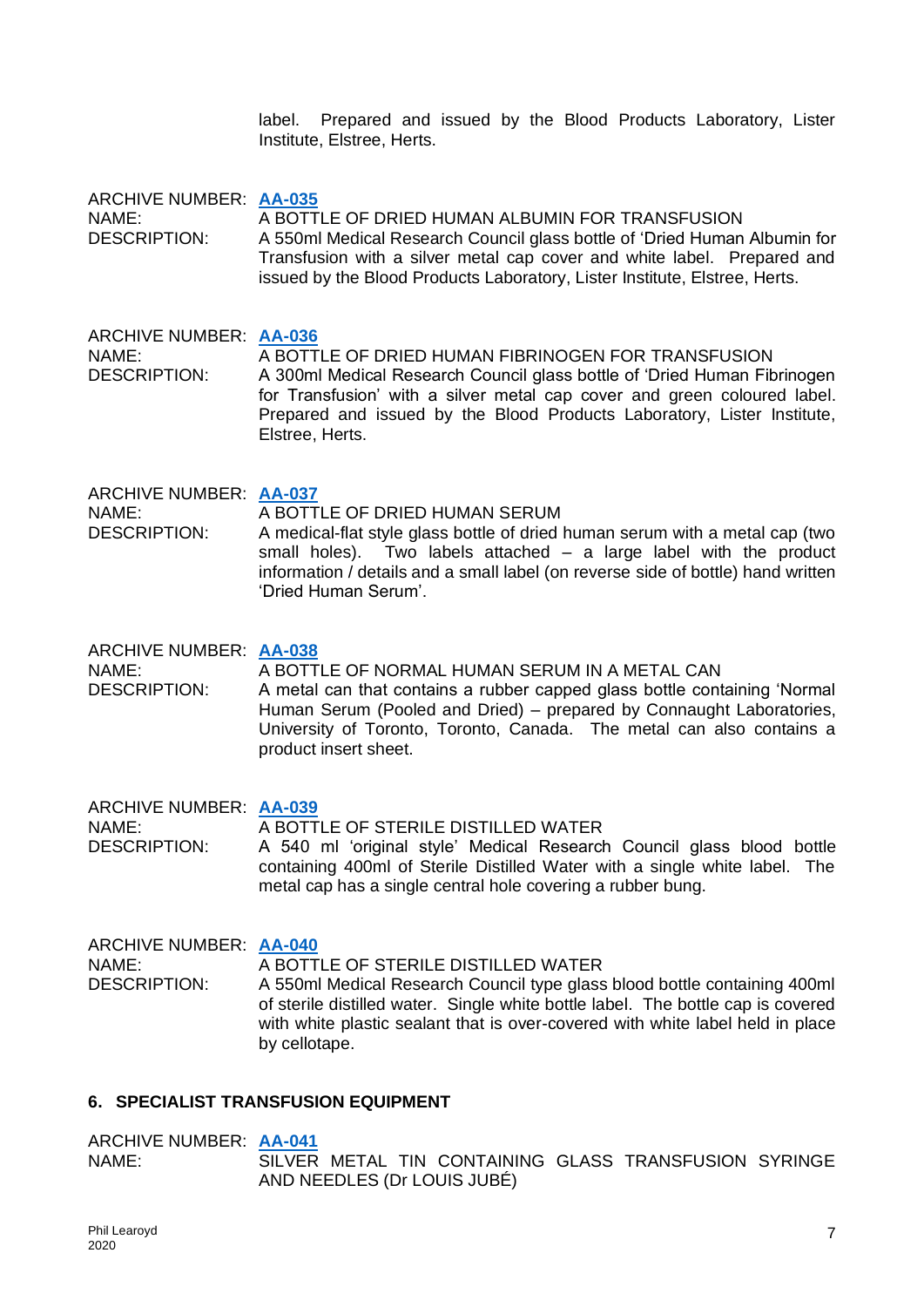DESCRIPTION: A silver metal tin (approx. 16cm x 8cm x 3cm) with an unhinged lid, containing a glass-metal transfusion syringe with two side arms and four needles (two in glass tubes with wadding). No tubing is included.

ARCHIVE NUMBER: **[AA-042](https://0d66353c-bff7-45fe-afa9-096c14d0e52b.filesusr.com/ugd/9e7bfc_70bc4531454044ce88b147d2c75e9075.pdf)**

NAME: A SILVER METAL TIN CONTAINING TWO GLASS / METAL SYRINGES, TUBING AND A THREE-WAY METAL VALVE

DESCRIPTION: A silver metal tin (approx. 23cm x 13cm x 5cm) with a hinged lid and clasp that has a lift-out inner section containing two glass-metal [exchange transfusion] syringes, a three-way metal valve, tube connectors and siliconised rubber tubing.

ARCHIVE NUMBER: **[AA-043](https://0d66353c-bff7-45fe-afa9-096c14d0e52b.filesusr.com/ugd/9e7bfc_2aded7b0b45443aa81fb2b4f396daaea.pdf)** NAME: 20 cc. GLASS-METAL SYRINGE AND THREE-WAY ADAPTER<br>DESCRIPTION: A 20 cc. glass lexchange transfusionl syringe with silver metal A 20 cc. glass [exchange transfusion] syringe with silver metal ends, finger grips and plunger – screw fitting end connector, together with a silver metal three-way adapter with metal flow-direction changer (screw fitting).

### ARCHIVE NUMBER: **[AA-044](https://0d66353c-bff7-45fe-afa9-096c14d0e52b.filesusr.com/ugd/9e7bfc_508a95acd56b42f492de8681cc1e2173.pdf)**

NAME: A SILVER METAL TIN CONTAINING TWO GLASS / METAL SYRINGES, TUBING AND THREE-WAY VALVE

DESCRIPTION: A silver metal tin (approx. 23cm x 13cm x 5cm) with a hinged lid and clasp and a lift-out inner section, containing two 20 cc. glass-metal exchange transfusion syringes, a three-way metal valve, tube connectors and siliconised rubber tubing.

ARCHIVE NUMBER: **[AA-045](https://0d66353c-bff7-45fe-afa9-096c14d0e52b.filesusr.com/ugd/9e7bfc_c802c719de6f48b1a5e3106a215273aa.pdf)** NAME: ALUMINIUM FROZEN BLOOD CANS<br>DESCRIPTION: An unlabelled new aluminium frozen An unlabelled new aluminium frozen blood can (approx.  $9.5 \times 2.5$  inches) with a rubber over-cap covering a (wired-on) rubber bung. Additional photographs show a sterilised can prior to use and a used can with wire attached screw-capped aluminium sample container.

ARCHIVE NUMBER: **[AA-046](https://0d66353c-bff7-45fe-afa9-096c14d0e52b.filesusr.com/ugd/9e7bfc_e1338e9a309b471fa6e686d4689f977f.pdf)** NAME: ALUMINIUM FROZEN BLOOD CAN DESCRIPTION: A (white) aluminium frozen blood can (approx. 7.25 x 2.5 inches) – 'ridged' neck – no bung / cap; marker pen writing on the top of the tin.

## **7. LABELS**

ARCHIVE NUMBER: **[AA-047](https://0d66353c-bff7-45fe-afa9-096c14d0e52b.filesusr.com/ugd/9e7bfc_84291e7d3ade4b328f93af8817da6182.pdf)** NAME: A BOOK OF (PINK) WHOLE HUMAN BLOOD GROUP B LABELS WITH SEQUENTIAL DONATION NUMBERS DESCRIPTION: A book of adhesive group B 'Whole Human Blood' group labels [number sequence B/58401 - B/58499 inclusive]. Each label page comprising six separate (by perforation) labels for labelling blood donations, samples and products (N.B.T.S. Sheffield 71).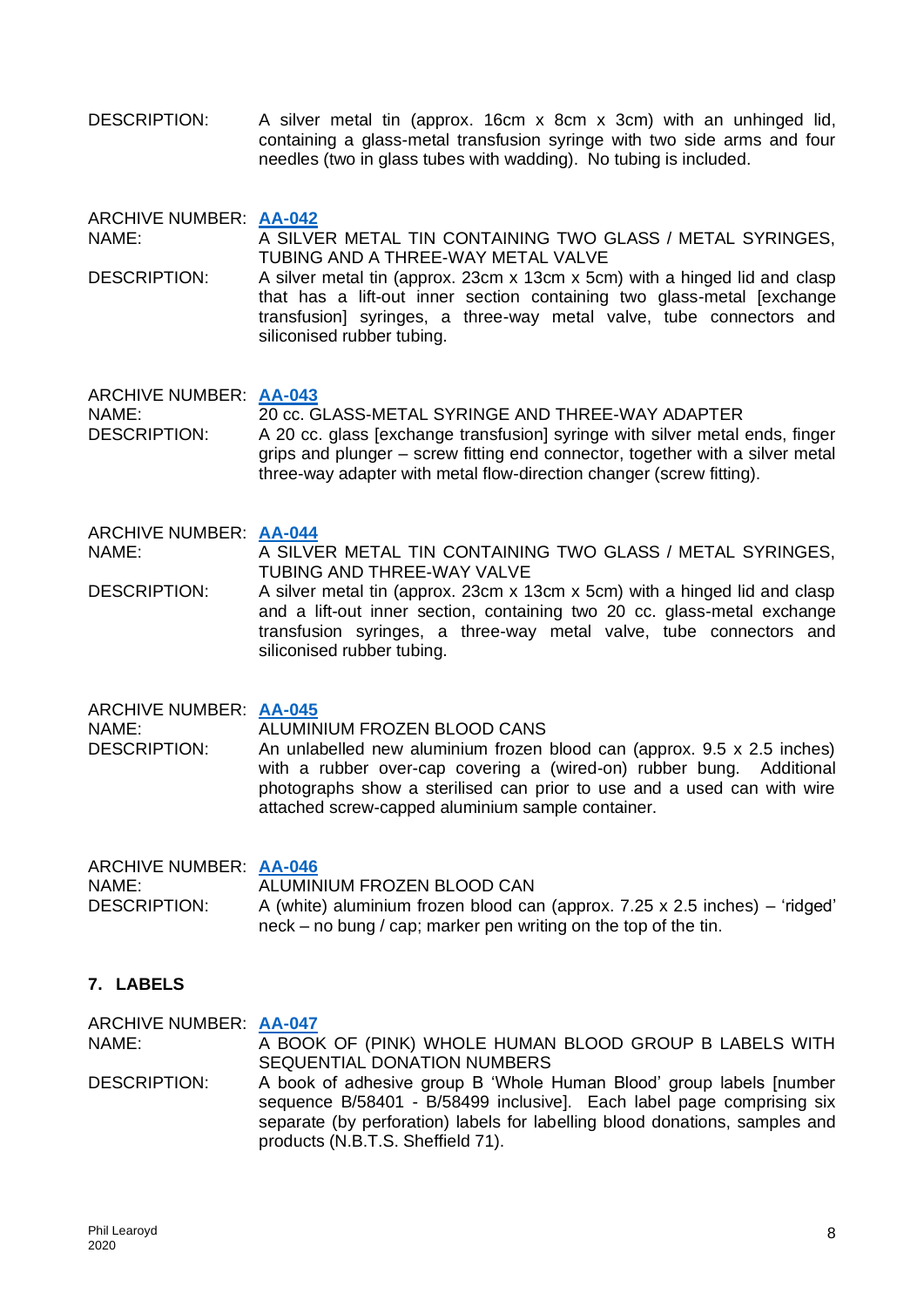ARCHIVE NUMBER: **[AA-048](https://0d66353c-bff7-45fe-afa9-096c14d0e52b.filesusr.com/ugd/9e7bfc_c20707b779dd4bc5b5150e4494dfa848.pdf)** NAME: A 'BOOK' OF SEQUENTIALLY NUMBERED BAR CODE BLOOD DONATION LABELS

DESCRIPTION: A 'book' (~12 x 4 x 3 cm) with a red sticker label on the front stating FROM 06030001 TO 0603100 – each 'page' being a set of eight sequentially numbered bar code labels.

ARCHIVE NUMBER: **[AA-049](https://0d66353c-bff7-45fe-afa9-096c14d0e52b.filesusr.com/ugd/9e7bfc_09f5e779413440b4b77edf949e4945ef.pdf)** NAME: A 'BOOK' OF SEQUENTIALLY NUMBERED BLOOD DONATION (GREEN) LABELS DESCRIPTION: A 'book'  $(\sim 7 \times 2 \text{ inches})$  of green blood donation / blood sample labels –

each page comprising three labels with the same number separated by perforations (N.B.T.S. Sheffield 10) – main title being 'BLOOD GROUP UNK'.

ARCHIVE NUMBER: **[AA-050](https://0d66353c-bff7-45fe-afa9-096c14d0e52b.filesusr.com/ugd/9e7bfc_09dd4af2bba4495cb1a55820725bebf7.pdf)** NAME: CRYOPRECIPITATE LABELS – COLOURED DESCRIPTION: Four different blood group cryoprecipitate blood product labels (laminated for display purposes) – group O (blue), A (yellow), B (pink) and AB (white) – used by the Sheffield Blood Centre (England).

ARCHIVE NUMBER: **[AA-051](https://0d66353c-bff7-45fe-afa9-096c14d0e52b.filesusr.com/ugd/9e7bfc_9d53888755134d2cb4a22e59232c311d.pdf)** NAME: FROZEN FRESH HUMAN PLASMA LABELS - COLOURED DESCRIPTION: Three 'Frozen Fresh Human Plasma' blood product labels (laminated for display purposes) – group O (blue), A (yellow) and B (pink) as well as a typed / locally produced 'Citrated Plasma' label that were used by the Sheffield Blood Centre (England).

ARCHIVE NUMBER: **[AA-052](https://0d66353c-bff7-45fe-afa9-096c14d0e52b.filesusr.com/ugd/9e7bfc_d1dd9adddafe4b93ad66db4c75217abe.pdf)** NAME: COMPATIBILITY LABEL DESCRIPTION: A 'COMPATIBLE WITH' (i.e. compatibility / cross-match) label (laminated for display purposes) – red writing on a white label that was used by the Sheffield Blood Centre (England). Label number: N.B.T.S.10 (Rev.) 1953 Sheffield.

ARCHIVE NUMBER: **[AA-053](https://0d66353c-bff7-45fe-afa9-096c14d0e52b.filesusr.com/ugd/9e7bfc_5fc49c4c7cc14925804aa33e9bcb80a3.pdf)** NAME: CROSS MATCH [COMPATIBILITY] LABEL<br>DESCRIPTION: A National Blood Service label (approx 2) A National Blood Service label (approx.  $2\frac{1}{4} \times 4$  inches) – red writing on a white label attached to a 'peel-off' backing paper (edges with holes). Form number: FRM/DDR/RC/005/02

ARCHIVE NUMBER: **[AA-054](https://0d66353c-bff7-45fe-afa9-096c14d0e52b.filesusr.com/ugd/9e7bfc_0f54d57a4a2749338d30e96765cd9a51.pdf)** NAME:<br>
DESCRIPTION: Small (approx 1.5 x 1 inch) white adhesive 'PLASMA ( Small (approx. 1.5 x 1 inch) white adhesive 'PLASMA CONTAINS HIGH TITRE ANTI-A &/OR B TRANSFUSE TO Gp 'O' RECIPIENTS ONLY' labels - red writing. Each label also has a bar code. Original labels on a strip of backing paper – label attached to luggage type card label.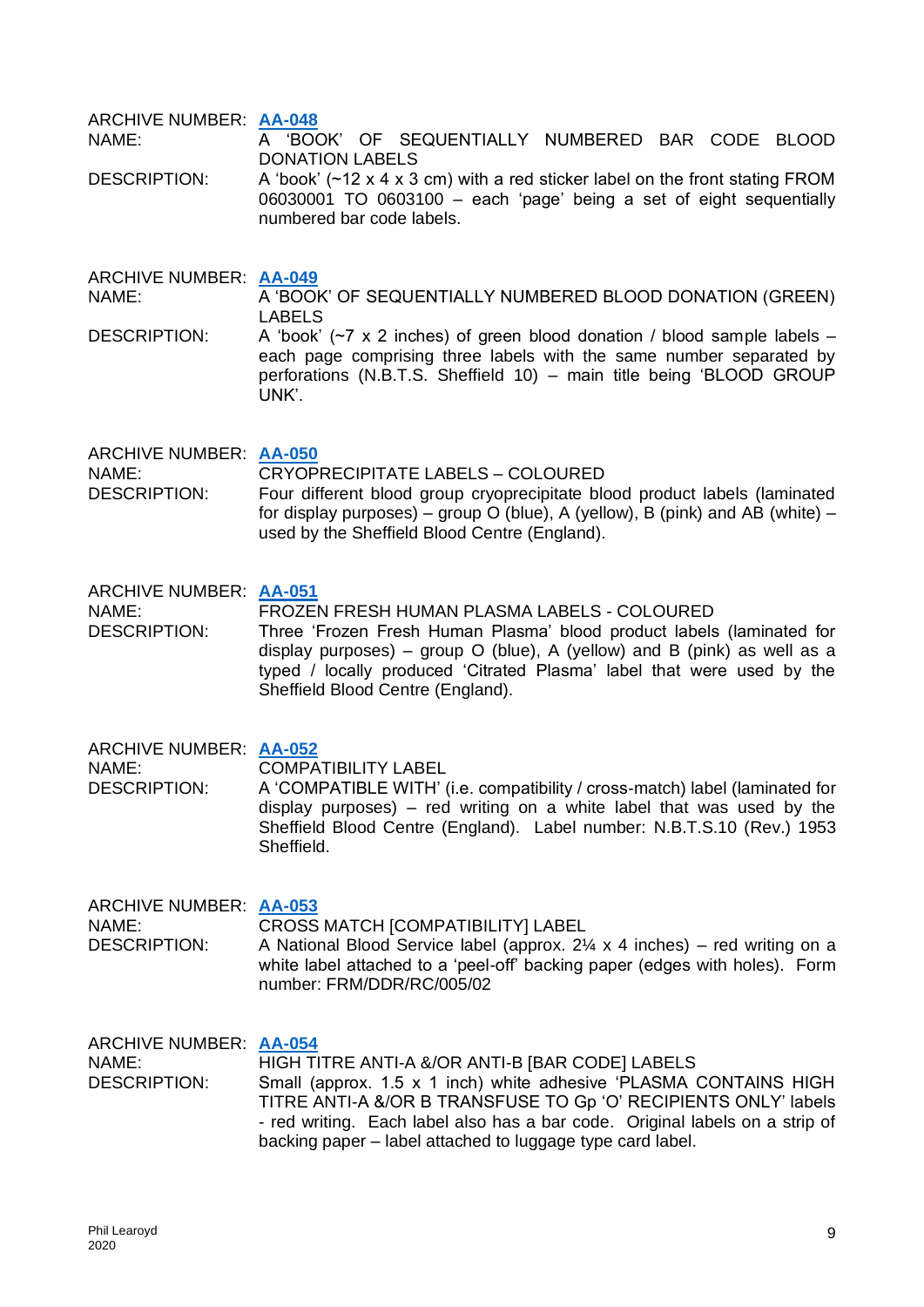ARCHIVE NUMBER: **[AA-055](https://0d66353c-bff7-45fe-afa9-096c14d0e52b.filesusr.com/ugd/9e7bfc_a5c501a525c341a6808d5a388c28b0d6.pdf)**

NAME: CMV ANTIBODY NEGATIVE BAR CODE LABELS DESCRIPTION: Small (approx. 1 x 0.75 inch) white adhesive labels with 'CMV ANTIBODY NEGATIVE' in red writing – each label also has a bar code – produced in strips on backing paper.

ARCHIVE NUMBER: **[AA-056](https://0d66353c-bff7-45fe-afa9-096c14d0e52b.filesusr.com/ugd/9e7bfc_68241bd8384745f886b703c438637dd9.pdf)**

NAME: EIGHT DIFFERENT COLOURED ABO / RH TYPE BLOOD GROUP LABELS

DESCRIPTION: Coloured blood group labels (approx 3 x 2 inches) for labelling blood donations – group O blue; group A yellow; group B pink and group AB white with black writing for 'Rh Positive' and red writing for 'Rh Negative' – in strips on backing paper. The labels are not bar-coded.

ARCHIVE NUMBER: **[AA-057](https://0d66353c-bff7-45fe-afa9-096c14d0e52b.filesusr.com/ugd/9e7bfc_db6bc8a0d2c049b2a54785ea1d75bd4d.pdf)** NAME: EIGHT DIFFERENT COLOURED ABO / RH TYPE BLOOD GROUP LABELS – WITH BAR CODES

DESCRIPTION: Coloured bar coded blood group labels (approx 4.25 x 2.75 inches) for labelling blood donations – group O blue; group A yellow; group B pink and group AB white with black writing for 'Rh Positive'; and red/white writing for 'Rh Negative' – in strips on backing paper.

ARCHIVE NUMBER: **[AA-058](https://0d66353c-bff7-45fe-afa9-096c14d0e52b.filesusr.com/ugd/9e7bfc_0cbbcf3392064ae694c6c9805a3f17d1.pdf)** NAME: NATIONAL BLOOD TRANSFUSION SERVICE 'STERILE' LABELS DESCRIPTION: Small (approx. 3 x 1.25 inches) white (un-gummed) labels with NATIONAL BLOOD TRANSFUSION SERVICE – STERILE in red writing – each label has spaces for 'Date' and 'Batch No.' information.

## **8. DONOR BLOOD GROUP CARDS / AWARDS**

ARCHIVE NUMBER: **[AA-059](https://0d66353c-bff7-45fe-afa9-096c14d0e52b.filesusr.com/ugd/9e7bfc_742fa4a890c4499b9abd3a36fa02912a.pdf)** NAME: BRITISH RED CROSS SOCIETY BLOOD DONATION MEDAL AND BAR DESCRIPTION: A circular engraved bronze medal held by a white ribbon with red stripes that has a pin on the reverse. The ribbon also holds a  $20<sup>th</sup>$  SERVICE bronze bar together with separate 30<sup>TH</sup> and 40<sup>TH</sup> SERVICE medal bars that are not attached to the medal ribbon.

ARCHIVE NUMBER: **[AA-060](https://0d66353c-bff7-45fe-afa9-096c14d0e52b.filesusr.com/ugd/9e7bfc_02f204f0357f418cb8e47221a33dfc74.pdf)** NAME: ENGLISH 'NATIONAL BLOOD TRANSFUSION SERVICE' GOLD AND SILVER BLOOD DONATION AWARD BADGES DESCRIPTION: Gold and Silver blood donor award metal badges – a National Blood

Transfusion Service double heart emblem on a circular red background with the royal crown emblem above the hearts, mounted on a bar with clip fastening behind.

ARCHIVE NUMBER: **[AA-061](https://0d66353c-bff7-45fe-afa9-096c14d0e52b.filesusr.com/ugd/9e7bfc_a63c4f102df74df7ac904e2ced2f8e07.pdf)** NAME: ENGLISH NATIONAL BLOOD TRANSFUSION SERVICE BLOOD DONOR (CERTIFICATE) CARDS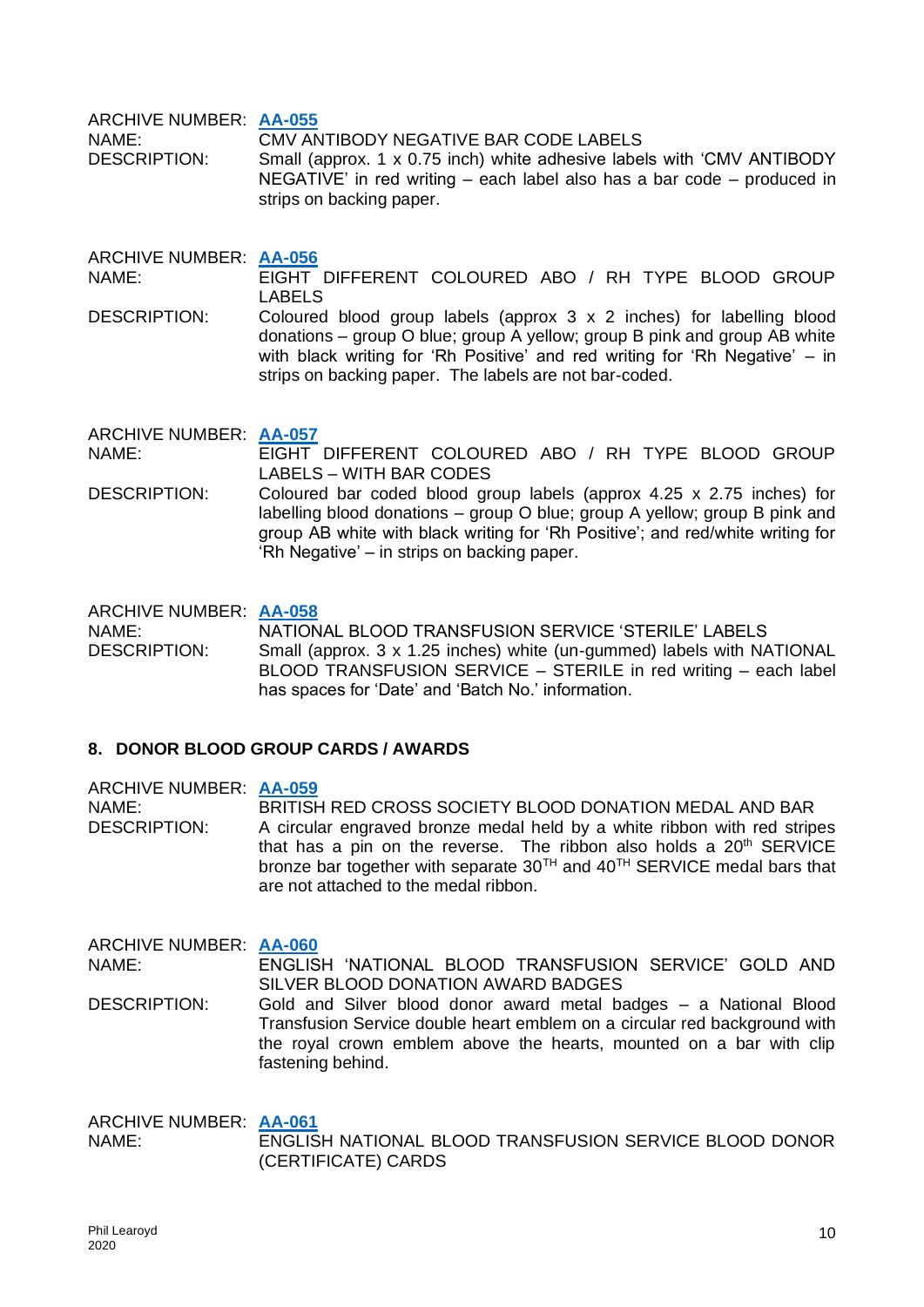DESCRIPTION: Nine blue folded blood donor cards stamped in gold on the front with the double-heart with crown emblem and National Blood Transfusion Service – inside each one is a coloured blood group label and a blank 'Certificate of Blood Donation' sticker label.

## **9. LABORATORY EQUIPMENT**

| <b>ARCHIVE NUMBER: AA-062</b><br>NAME:<br><b>DESCRIPTION:</b> | 50 HOLE WOODEN PRECIPITIN TUBE LABORATORY RACK<br>A solid hardwood tube rack (approx. $6.5 \times 3 \times 1.75$ inches) with 50 drilled<br>holes, each designed to hold (glass) Precipitin or Kahn tubes - a black<br>number (1935) is on the front of the rack.                     |
|---------------------------------------------------------------|---------------------------------------------------------------------------------------------------------------------------------------------------------------------------------------------------------------------------------------------------------------------------------------|
| ARCHIVE NUMBER: AA-063<br>NAME:<br><b>DESCRIPTION:</b>        | 50 HOLE METAL (ALUMINIUM) KAHN TUBE RACK<br>A 'double layer' grey metal (aluminium) tube rack (approx. 6.5 x 3 x 1.75<br>inches) designed to hold 50 glass Kahn test tubes.                                                                                                           |
| <b>ARCHIVE NUMBER: AA-064</b><br>NAME:<br><b>DESCRIPTION:</b> | 30 HOLE WOODEN (BLOOD SAMPLE) TUBE RACK<br>A wooden sample tube rack (approx. 12 x 3 x 2 inches) designed to hold 30<br>(blood) sample tubes.                                                                                                                                         |
| ARCHIVE NUMBER: AA-065<br>NAME:<br><b>DESCRIPTION:</b>        | WHITE OPAQUE LABORATORY GLASS TILE<br>Clean opaque white glass tile (12 inches $x$ 8 inches) – smooth edges.                                                                                                                                                                          |
| <b>ARCHIVE NUMBER: AA-066</b><br>NAME:<br><b>DESCRIPTION:</b> | A 'DONOR SCALE' (TYPE BG-4) IN A CARDBOARD TUBE<br>A blue coloured cardboard tube container (metal ends - split in the middle to<br>allow opening) containing a Fenwal Blood Donor Scale Type BG-4 - glass<br>tube style with black writing scale numbers and metal hanger/hook ends. |
| <b>ARCHIVE NUMBER: AA-067</b><br>NAME:<br><b>DESCRIPTION:</b> | METAL HAND-HELD PLASTIC TUBE SEALER<br>Silver metal spring loaded plastic tubing hand-held sealer – capable of<br>squeezing together a small metal 'band'.                                                                                                                            |
| ARCHIVE NUMBER: AA-068<br>NAME:<br><b>DESCRIPTION:</b>        | HAND HELD PLASTIC TUBE 'STRIPPER'<br>Silver metal (blue plastic handles) hand-held plastic tube 'stripper' (similar in<br>design to a pair of pliers). The 'gripping' end has a rotating sleeve over<br>each arm.                                                                     |

## **10. RECORD CARDS / BOOKS**

ARCHIVE NUMBER: **[AA-069](https://0d66353c-bff7-45fe-afa9-096c14d0e52b.filesusr.com/ugd/9e7bfc_28eb1a71339c4577892d677331d66603.pdf)**